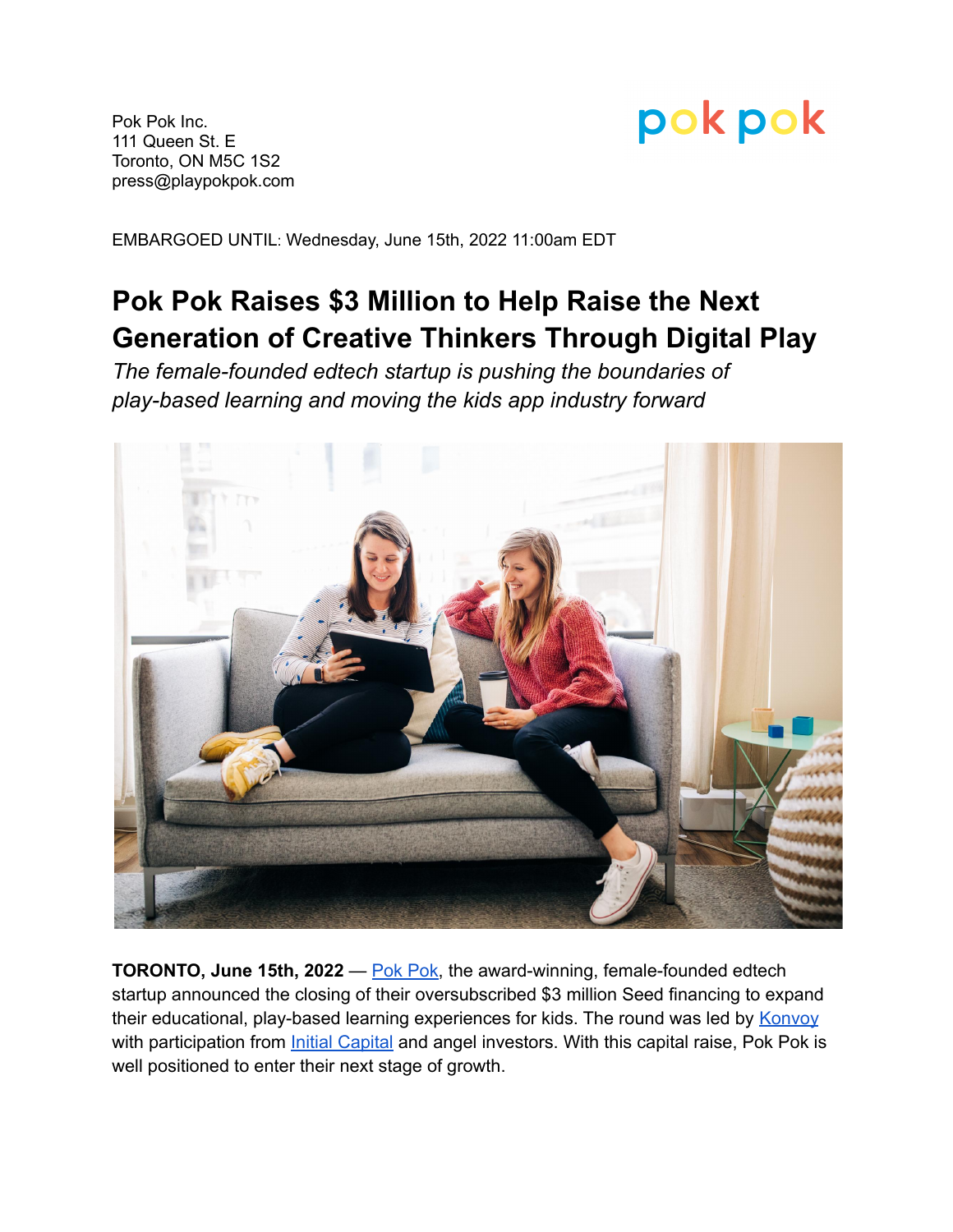Existing investors include [Tiny,](https://www.tiny.com/) as well as notable angel investors Jon Levy, Co-Founder of [Mastermind](https://www.mastermindtoys.com/) Toys and Dax Dasilva, Founder and Executive Chair of Montreal-based tech company [Lightspeed](https://www.lightspeedhq.com/), among others.

This financing will allow Pok Pok to continue innovating across their Apple Design Award-winning preschool app Pok Pok [Playroom](https://apps.apple.com/app/apple-store/id1550204730) and beyond, fuelling their mission to help kids grow into empowered, creative, out-of-the-box thinkers. In the next few months, Pok Pok will expand their set of digital toys with the release of multiple expansions and three new toys in the Playroom for kids to keep learning, growing, and staying curious.

"We're absolutely thrilled by the support of our investors who see the need and incredible potential of redefining digital play for kids," said Melissa Cash, Co-Founder and CEO of Pok Pok. "The need for trusted, educational and creative digital experiences has never been stronger, especially with such widespread access to screen time among children. At Pok Pok, we truly believe that creativity is one of the most important things we can foster in our children, especially as the world moves towards automation, machine learning and artificial intelligence."

Josh Chapman, Managing Partner at Konvoy said, "Pok Pok is an exceptional answer to the way young children interact with technology. When we learned about their team's story, the incredibly unique product they have built, and their vision for the future, we were thrilled to lead their round and be part of their journey."

"The Pok Pok team has the ideal vision, experience, and passion to deliver the next generation of innovative digital toys that kids love," said Marielle Ednalino, Senior Associate at Initial Capital. "These toys build the skills and confidence in kids that inspire them to step out into the world and shake it up for good."

To learn more about Pok Pok and their mission to help raise the next generation of creative thinkers, visit <https://playpokpok.com/>.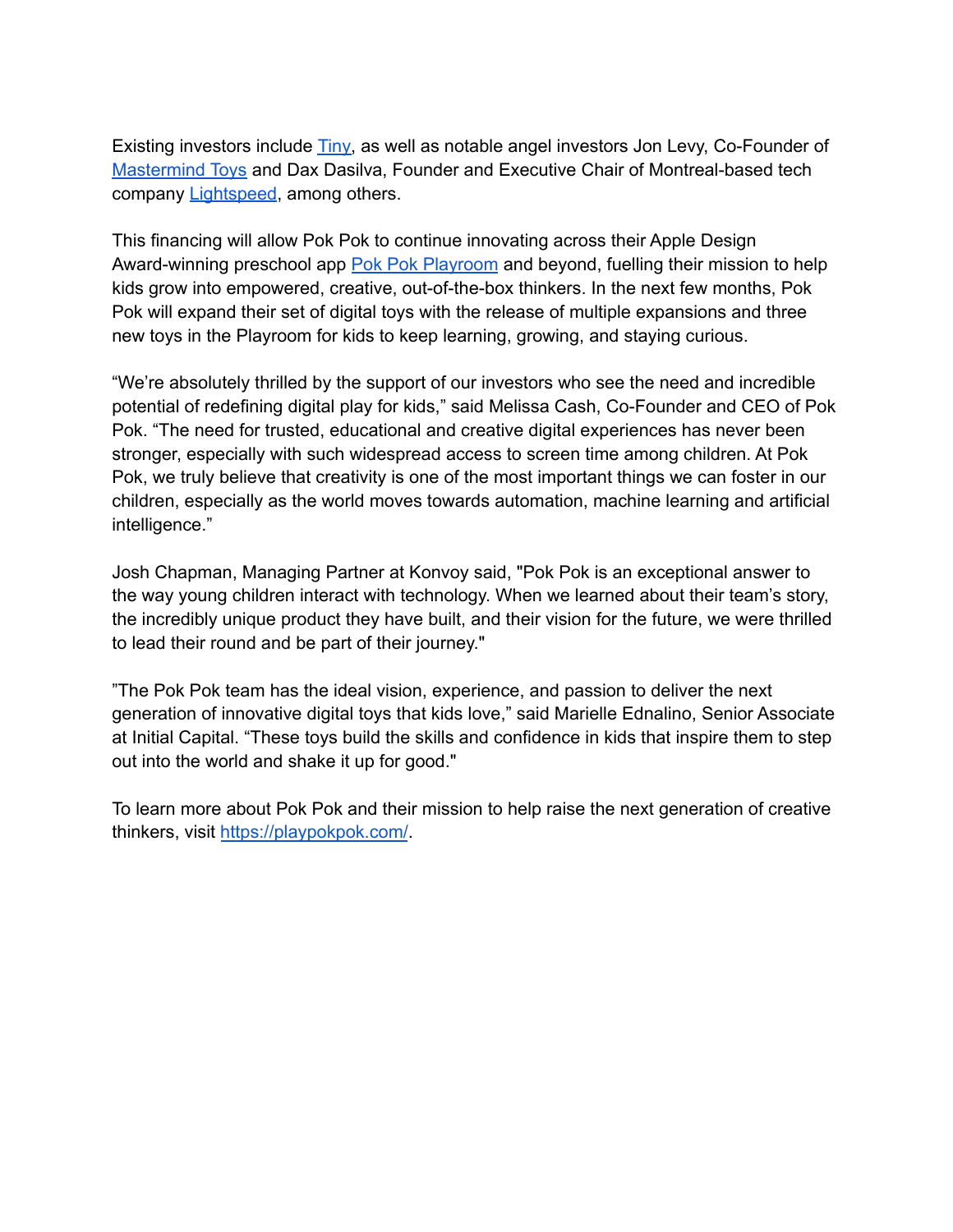

## **About Pok Pok**

Pok Pok is a Toronto-based startup developing creative, play-based learning experiences for kids. Their team are award-winning toymakers in a digital age who believe that the future is in the hands of the little dreamers and problem-solvers who will someday change the world.

Pok Pok Playroom is an Apple Design Award-winning subscription app for kids 2-6 that sparks creativity, imagination and learning through open-ended play. Kids are encouraged to use their imagination, think outside the box and be creative while exploring an evolving playroom of digital toys. There is no right or wrong, no menus, and no language, so kids are free to explore, learn and experiment at their own pace.

Pok Pok is always on the hunt for like-minded individuals with a creative spark. If you possess curiosity in spades, a healthy dose of ambition and a desire to help shape the next generation of creative thinkers, please reach out to the Pok Pok team to learn about any new opportunities!

Twitter: [@playpokpok](https://twitter.com/playpokpok) Instagram: [@playpokpok](https://www.instagram.com/playpokpok/?hl=en)

<https://playpokpok.com/>